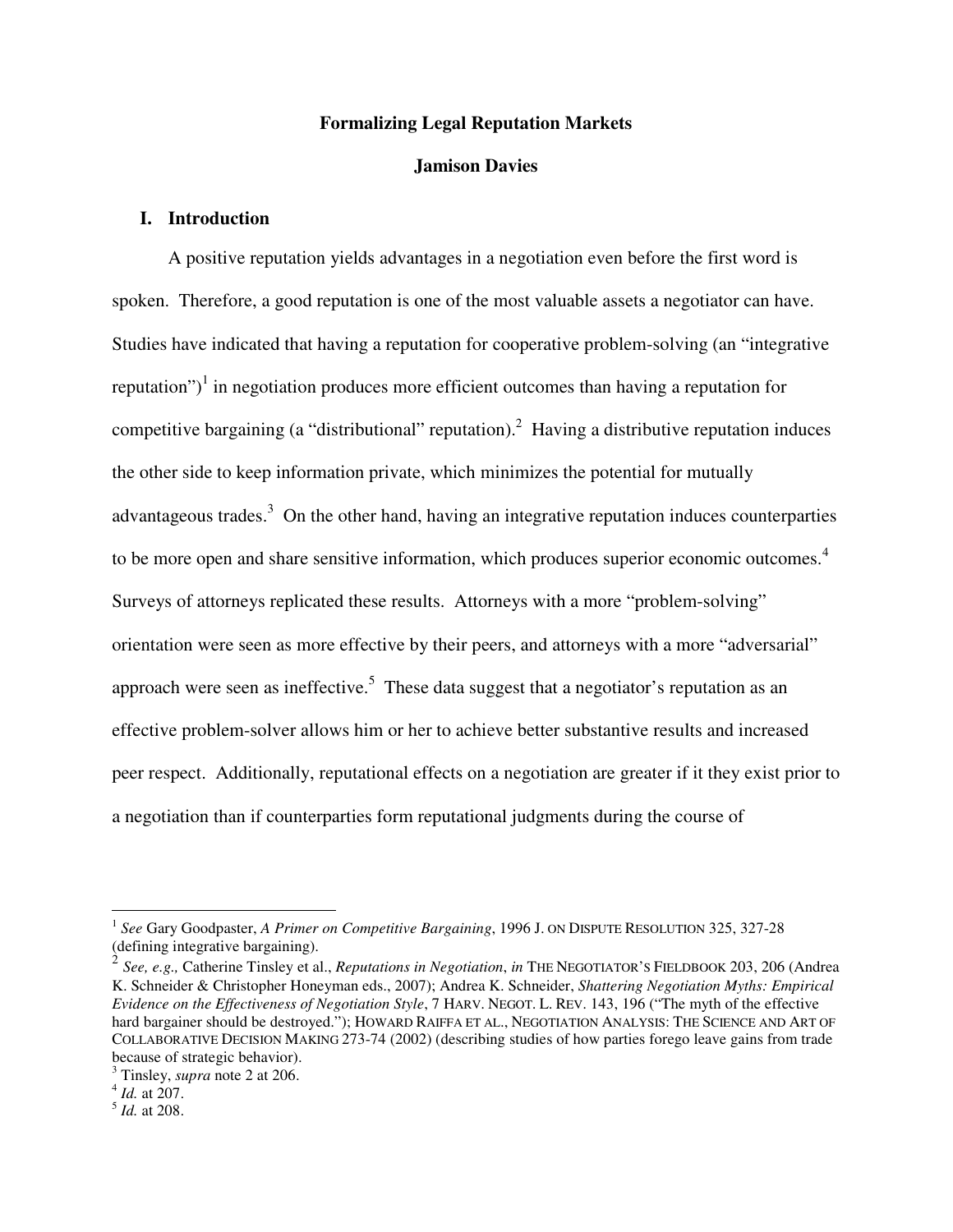negotiations. 6 Therefore, it seems to be incumbent on negotiators to develop integrative reputations. I will begin this paper by briefly explaining the need for reputational information and why it is rarely supplied. Second, I will discuss the theoretical foundation for a reputation markets for lawyers. Finally, the majority of the paper will compare the advantages and disadvantages of two potential mechanisms for the provision of reputational information.

# **II. Reputational Information: Why We Need It and Why We Don't Have It**

A good reputation does not produce superior outcomes in and of itself. Rather, a good reputation encourages parties to exchange information by limiting the fear of exploitation. Information transfer, in turn, enables problem-solving negotiation behaviors by each party: sharing interests, presenting alternatives, and discussing priorities honestly.<sup>7</sup> Problem-solving negotiation then produces superior results for both parties.<sup>8</sup> Thus, reputational information enhances negotiation outcomes in two ways. First, accurate reputational information allows parties to pre-identify integrative negotiators, reduce the cost of establishing a reputation, avoid the possibility of mistaken identification, and actively seek other integrative negotiators.<sup>9</sup> Also, parties can pre-identify and avoid competitive negotiators, thus protecting themselves against exploitation.<sup>10</sup> The second effect of reputational information is dynamic: if negotiators know their reputational information is available and easily accessible, they have an incentive to foster an integrative reputation. The benefits of an integrative reputation (and the costs of a competitive reputation) will continue to increase as reputational information becomes more detailed and more widely disseminated.

<sup>6</sup> *See* Susan T. Fiske & Shelley E. Taylor, SOCIAL COGNITION (1991). 7 *See e.g.*, sources cited *supra* note 2. 8

Pareto-superior results, in other words. *See* sources cited, *supra* note 2.

<sup>9</sup> See Scott R. Peppet, *Lawyers' Bargaining Ethics, Contracts, and Collaboration: The End of the Legal Profession and the Beginning of Professional Pluralism*, 90 IOWA L. REV 475, 480-84 (discussion the problem of sorting "collaborators" from "hard bargainers").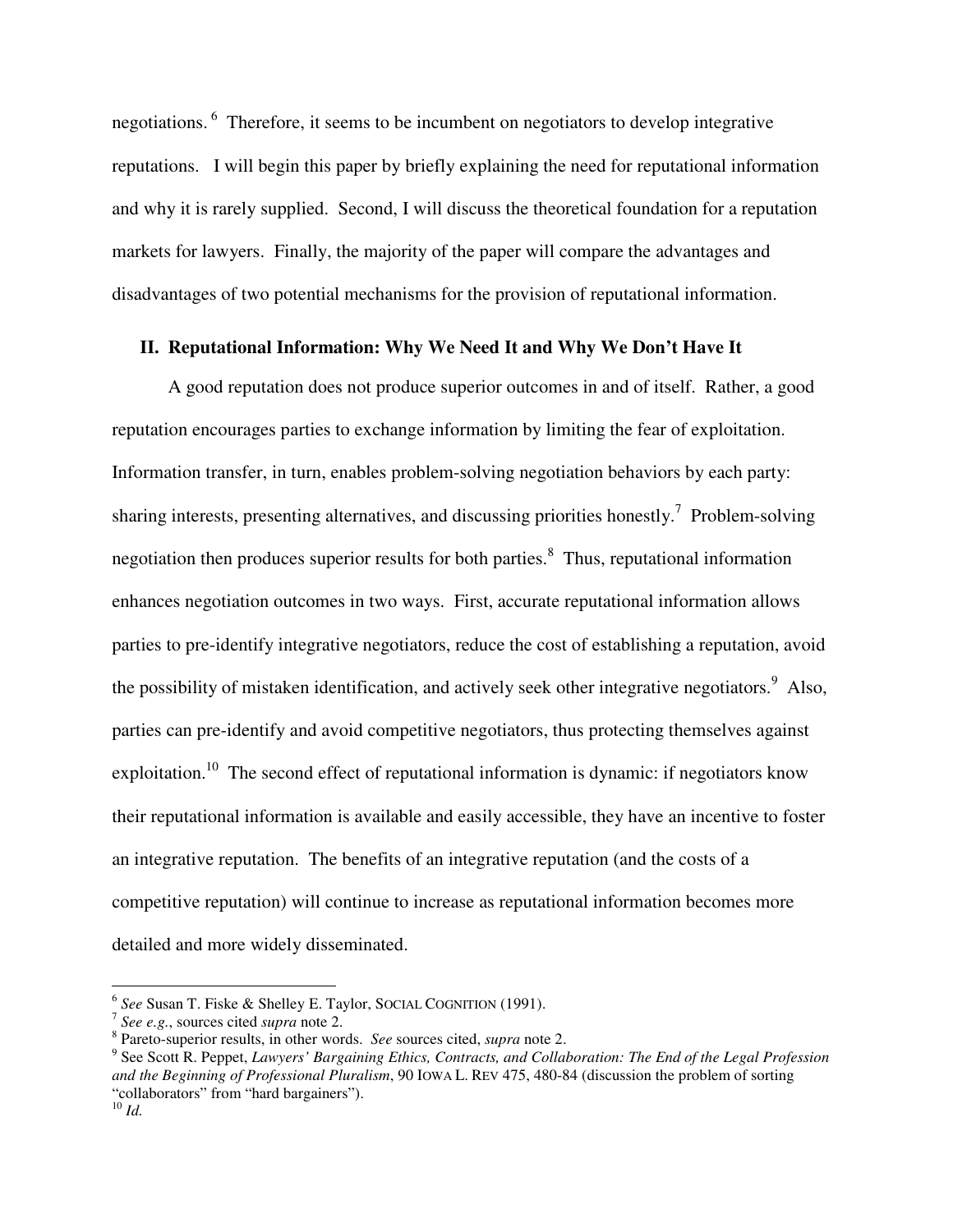Given all the benefits of integrative reputations, one might wonder why these reputations do not develop naturally. Many countervailing pressures limit or preclude the development of integrative reputations, particularly for lawyers. To begin, even if lawyers prefer in the abstract not to withhold information or behave competitively, "[t]he social incentives to deceit are at present very powerful; the controls, often weak."<sup>11</sup> This incentive is particularly pervasive in law as adversarial lawyers are popularly seen as more effective, even if the data does not vindicate that intuition. <sup>12</sup> Clients, believing that only a hard-bargaining lawyer can get them the result they desire, increase the pressure for lawyers to behave competitively.

Moreover, the ethics of the legal profession arguably promote competitive negotiating behavior<sup>13</sup> and do little to prevent even outright lying in negotiation.<sup>14</sup> The clear normative message of the ethical rules is that concealment and deceit are allowed in negotiation; *a fortiori* hard bargaining and competitive behavior must be allowed. Not to bargain to the outer limits of the ethical rules may be seen as a professional failing on the lawyer's part, or even as a violation of the lawyer's duties under codes of professional responsibility.15 Though the focus on problem-solving negotiation styles has increased in recent years, much of the literature advocates misleading behavior as a necessary component of negotiation.<sup>16</sup>

<sup>&</sup>lt;sup>11</sup> SISSELA BOK, LYING: MORAL CHOICE IN PUBLIC AND PRIVATE LIFE 244 (1978).<br><sup>12</sup> Schneider, *supra* note 2, at 146-48 (discussing the depiction of adversarial behavior as the norm for attorneys in popular culture and legal articles).

<sup>&</sup>lt;sup>13</sup> *Id.* ("The duty to zealously represent is often interpreted to mean that lawyers should negotiate by any means possible.") (citing Model Code of Prof'l Responsibility Canon 7 (1979)).<br><sup>14</sup> *See* U.C.C. § 2-312(2) (2004) (permitting "puffing"); WILLIAM LLOYD PROSSER ET AL., PROSSER AND

KEETON ON TORTS § 109, at 757 (5th ed. 1984) (same); *see also* MODEL RULES OF PROF'L CONDUCT, R. 4.1 cmt. 2 (2007) (laying out "generally accepted conventions in negotiation" which are no prohibited under the Rules); Scott R. Peppet, *Lawyers' Bargaining Ethics, Contract, and Collaboration: The End of the Legal Profession and the Beginning of Professional Pluralism*, 90 IOWA L. REV. 475, 499 (describing the Model Rules approach to negotiation ethics as "a fairly minimalist approach").  $^{15}$   $\mathrm{H}$ .

<sup>16</sup> *See* James J. White, *Machiavelli and the Bar: Ethical Limitations on Lying in Negotiation*, 1980 AM. B. FOUND. RES. J. 926, ("[T]he critical difference between those who are successful negotiators and those who are not lies in [the] capacity to both mislead and not be misled."); Reed Elizabeth Loder, *Moral Truthseeking and the Virtuous Negotiator*, 8 GEO. J. LEGAL ETHICS 45, 46 ("Negotiation . . . appears inherently deceptive."); Eleanor Holmes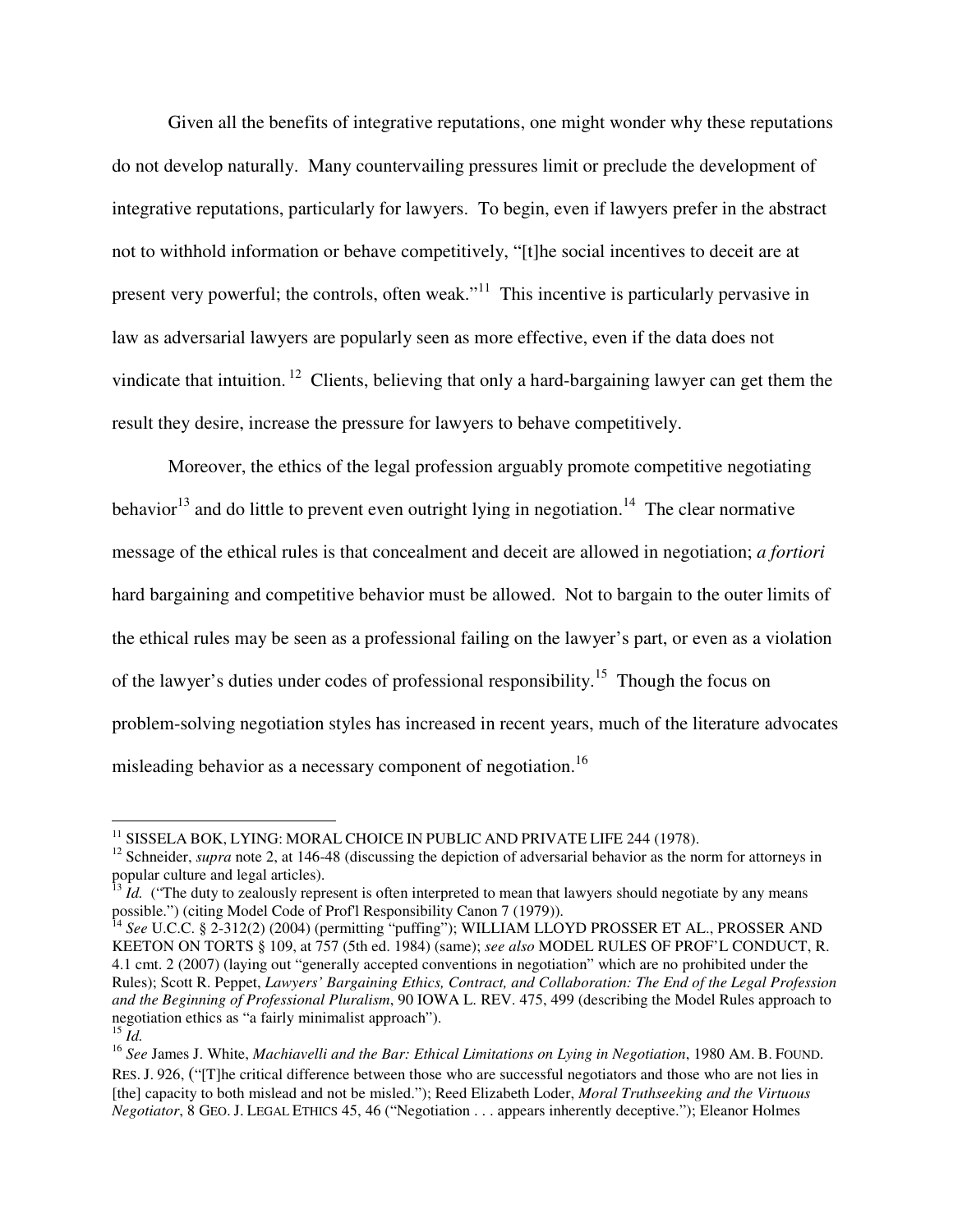In addition to the social incentives to avoid integrative behavior, reputational information is costly, if not impossible, to obtain, unreliable, and difficult to evaluate. In large legal markets, accessing high-quality reputational information about a counterparty is particularly difficult.<sup>17</sup> The information, if obtained prior to negotiation, may come from sources of uncertain trustworthiness. Information obtained during a negotiation is even more difficult to evaluate, as the other party may be giving misinformation intentionally. It is also difficult to distinguish someone's behavioral negotiating style from his true strategy, which compounds the risk of error.<sup>18</sup>

Additionally, the negative impact of engaging in cooperative negotiation with a counterparty who may exploit you is high enough that,<sup>19</sup> even with a relatively high level of confidence in one's judgment, it may still not be rational to pursue an integrative strategy. If one mistakes another attorney's reputation (or if that counterparty believes she can get away with "defecting" from her usual integrative reputation to realize gains), the other side might exploit cooperative behaviors and information-sharing to take all the potential gains from a given deal. $^{20}$ This caution, ironically, can cause one to behave in a more distrustful and competitive manner, which generally leads to worse overall outcomes.<sup>21</sup> Conversely, the more impact reputation will

Norton, *Bargaining and Ethics of Process*, 64 N.Y.U. L. REV. 493, 508 ("The legitimacy, even *necessity*, of at least some deception in many traditional modes of bargaining makes it difficult to apply ordinary ethical notions of truthfulness in a systematic fashion.").<br> $17 \text{ See}$  Peppet, *supra* note 9 at 487.

<sup>&</sup>lt;sup>18</sup> See Goodpaster, *supra* note 1 at 329 ("[A] negotiator's behavioral style can mask or otherwise affect the strategy in actual use.").

<sup>&</sup>lt;sup>19</sup> Though there are also negative impacts from misjudging a cooperative negotiator as a competitive one, but even if these impacts were symmetrical, loss and risk aversion effects, and the visibility of losses as opposed to the obscurity of unrealized gains, would likely make a negotiator discount these costs. *See* Richard Thaler et al., *Experimental Test of the Endowment Effect and the Coase Theorem*, 98 J. POL. ECON. 1325-48 (1990); *but see* Eyal Ert & Ido Erev, *Loss Aversion, Diminishing Sensitivity, and the Effect of Experience on Repeated Decisions*, 21 J.

<sup>&</sup>lt;sup>20</sup> Goodpaster, *supra* note 1 at 331 ("If a party knows or could somehow determine the other party's bottom line, that party would be at an advantage in any effort to maximize its gain at the expense of the other party.").<br><sup>21</sup> See Tinsley, supra note 2 at 204; Leigh L. Thompson, *Information Exchange in Negotiation*, 27 J. EXPERIMENTAL

SOC. PSYCHOL. 161, 177 (1991) ("[T]hese findings suggest that information exchange is difficult to elicit in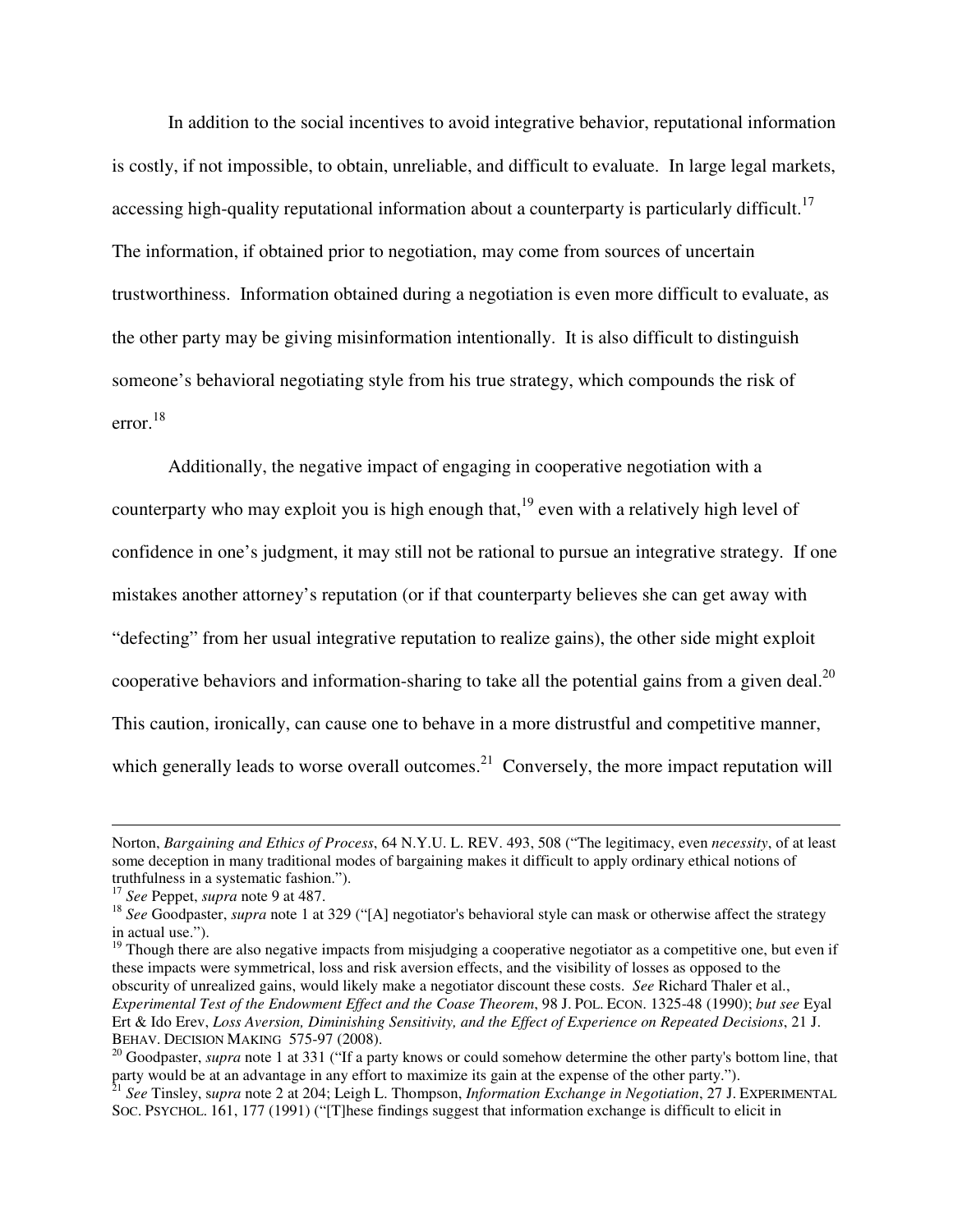have on a given outcome, the more likely attorneys will be cooperative.  $^{22}$ 

 Cheap, effective, and reliable information markets could provide negotiators with correct data about one another prior to negotiation. Disseminating reputational information will encourage negotiators both to share substantive information in the negotiation itself and to refrain from taking unfair advantage of one another's increased provision of substantive information. The literature predicts that this information will be underprovided by the market. $^{23}$ Formal reputation markets, then, would decrease transaction costs in the negotiation,  $24$  allow more efficient exchange of information and less time wasted in "feeling out" the other side. In addition, formal reputation markets would create significant dynamic efficiencies, as the wide dissemination of reputational information would decrease defections and encourage integrative behavior, as integrative bargainers would seek other integrative bargainers.<sup>25</sup> As increased integrative behavior produces better economic outcomes on the individual scale, aggregated increases in integrative behavior will produce better aggregate economic outcomes. Next I turn to the theory underlying reputation markets for lawyers.

#### **III. Modeling Reputation Markets for Negotiators**

 $\overline{a}$ 

 In their seminal paper on reputation markets for lawyers, Mnookin and Gilson take a model of litigation as a prisoners' dilemma game<sup>26</sup> between two individual disputants who

negotiation and that negotiators may even resist or avoid information exchange."); Peppet, *supra* note 9 at 484 ("lawyers understand the strategic difficulties of trying to collaborate with an uncertain adversary, and they default to safer-- and more adversarial—approaches").

<sup>&</sup>lt;sup>22</sup>Tinsley, *supra* note 2, at 204 (citing Orly Ben-Yoav & Dean G. Pruitt, *Accountability to Constituents: A Two-Edged Sword*, 34 ORG. BEHAV. AND HUM. PROCESSES 282).

<sup>&</sup>lt;sup>23</sup> See Christopher Avery et al., *The Market for Evaluations*, AM. ECON. REV., June 1999, at 565.<br><sup>24</sup> See Goodpaster, *supra* note 1, at 338-39 (describing transaction costs in negotiations).

<sup>25</sup> *See* Peppet, *supra* note 9, at 482 ("[C]ollaborators will seek out other collaborators[.]").

 $^{26}$  For a description of prisoners' dilemma games and the research and theory relating to them, see generally ROBERT AXELROD, THE EVOLUTION OF COOPERATION (Revised ed. 2006).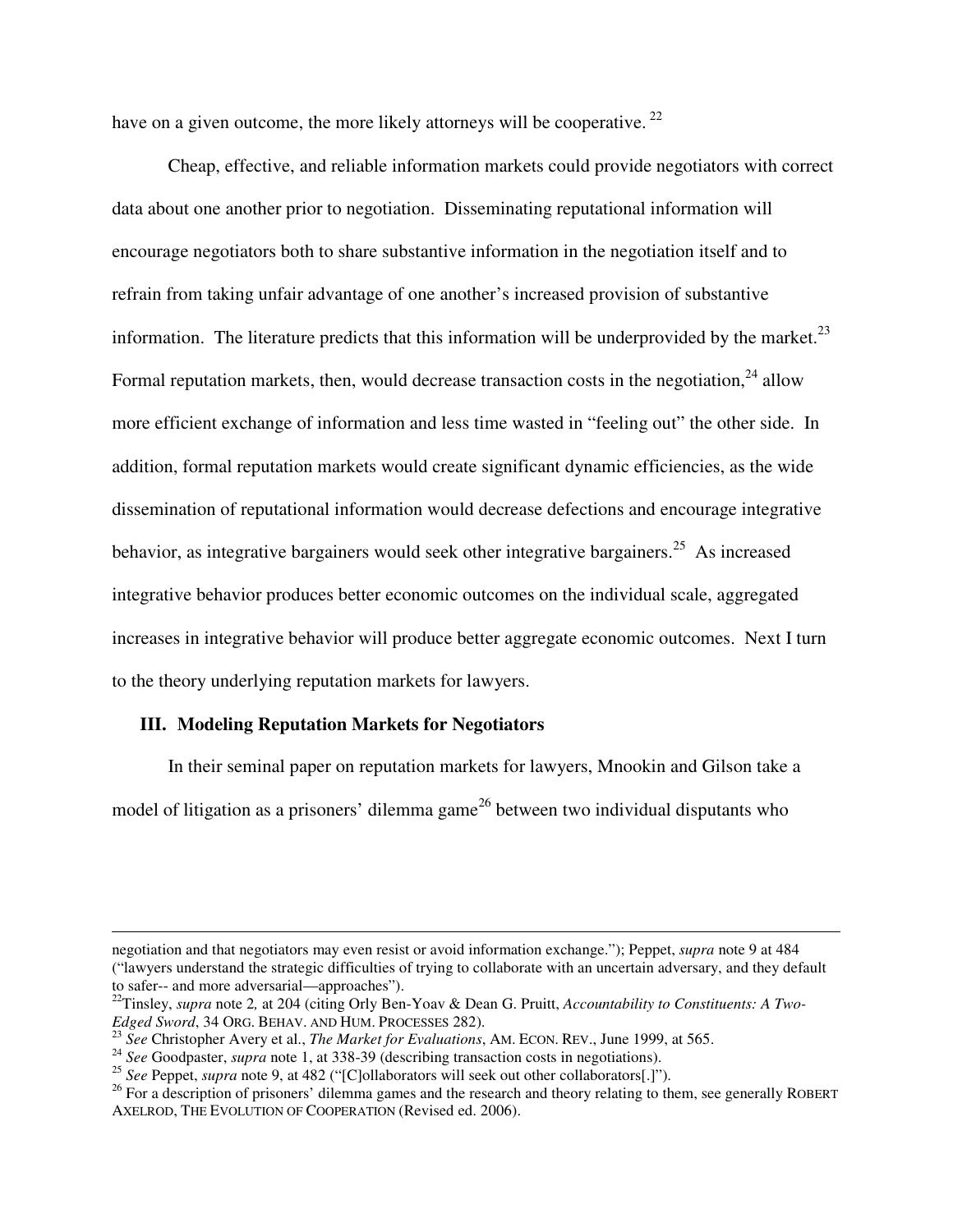choose between providing full information and avoiding discovery.<sup>27</sup> The disputants would both prefer to provide full information but fail to do so because they cannot make a credible commitment to one another, and each is desperate to avoid the "sucker's payoff."<sup>28</sup> Litigants can overcome this by committing themselves to using cooperative lawyers.<sup>29</sup> If such a decision is transparent and irrevocable (or only revocable with high switching costs) before the litigation game starts, then the cooperative outcome will be achieved.<sup>30</sup> The players' dominant strategy is to choose a cooperative lawyer and defect only if the other side defects first. This model also applies in a transactional context.<sup>31</sup>

 The basic model is problematic because it is predicated on the availability of lawyers with credible reputations for cooperation.<sup>32</sup> With these assumptions, we would predict a market for cooperative lawyers.<sup>33</sup> Clients would be willing to pay a premium for cooperative lawyers so they could achieve the higher payout in the litigation game, and lawyers would be willing to invest in establishing their reputation to garner higher fees.<sup>34</sup> An efficient market will be created so long as the loss in future fees exceeds the amount a client would be willing to pay to bribe a lawyer to defect (i.e., become non-cooperative for the next round of the litigation game).<sup>35</sup> Put

<sup>27</sup> Ronald J. Gilson & Robert H. Mnookin, *Disputing Through Agents: Cooperation and Conflict Between Lawyers in Litigation*, 94 COLUM. L. REV. 509, 514. <sup>28</sup> *Id*. at 522.

<sup>&</sup>lt;sup>29</sup> *Id.* at 513. ("At the core of our story is the potential for disputing parties to avoid the prisoner's dilemma inherent in much litigation by selecting cooperative lawyers whose reputations credibly commit each party to a cooperative strategy.").

<sup>30</sup> *Id.* at 523.

<sup>31</sup> *See* Peppet, *supra* note 9 at 484 ("Transactional lawyers closing deals face similar challenges. If two transactional attorneys do not know each other, they may waste a great deal of time, money, and effort on verifying each other's representations, drafting complex contracts that hedge against the risk of exploitation, and generally trying to protect against the possibility that they are dealing with a sharpie."); *see also* Carrie Menkel-Meadow, *Toward Another View of Legal Negotiation: The Structure of Problem Solving*, 31 U. CAL. L. REV. 754, 758 n.6 ("While adversarial negotiation may be dysfunctional in litigation negotiations, it is likely to be even more dysfunctional in transactional negotiations, especially where the parties are forming a long term relationship.").

<sup>&</sup>lt;sup>32</sup> Gilson & Mnookin, *supra* note 27 at 524.<br><sup>33</sup> Indeed, non-cooperative lawyers would soon become extinct in this assumed world.<br><sup>34</sup> Gilson & Mnookin, *supra* note 27 at 524.

<sup>35</sup> *Id.* at 526.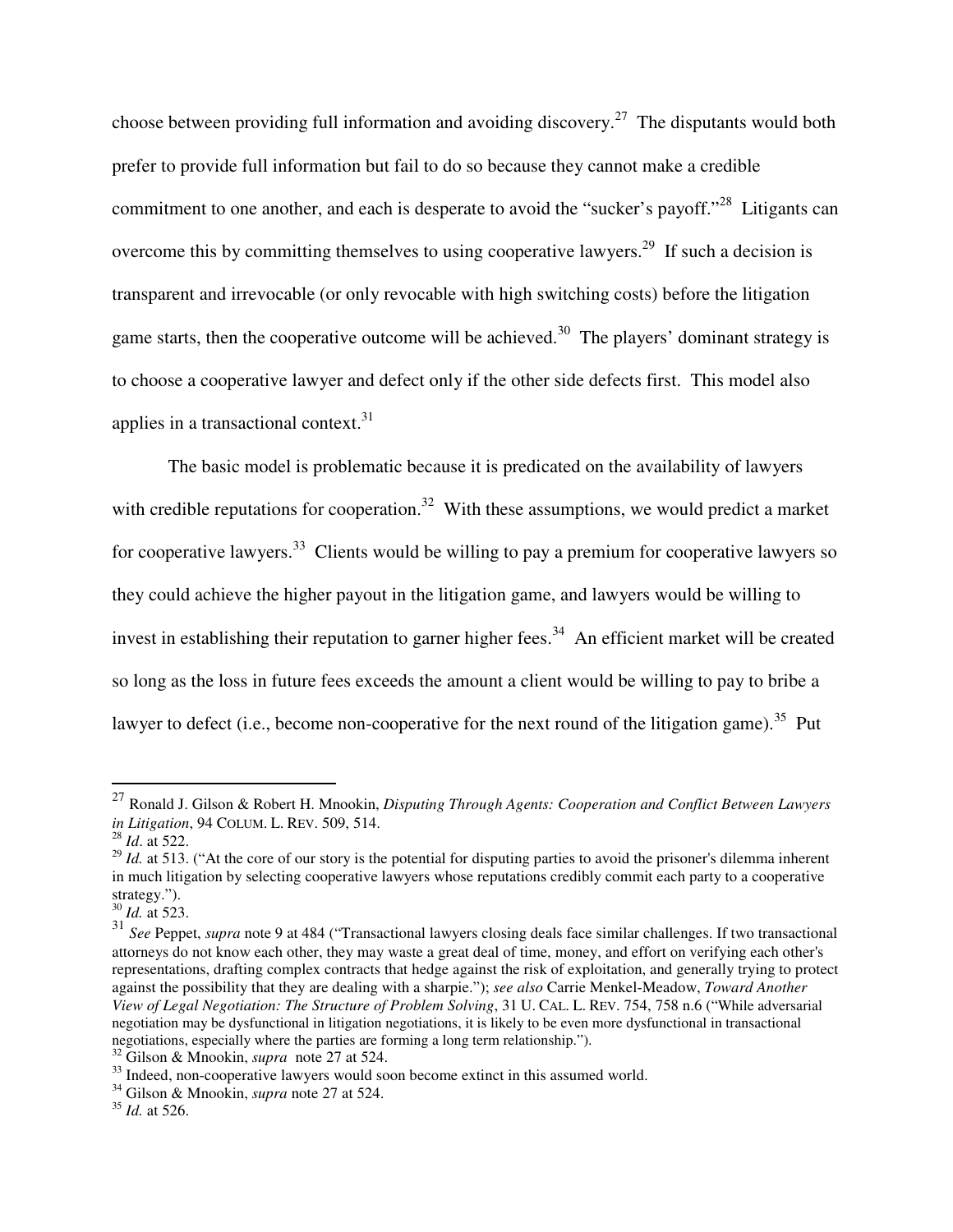differently, the goal is to decrease the non-cooperative payoffs to the lawyers such that cooperation will always be the dominant strategy. Putting one's reputation on the line serves to decrease the payoff or enhance the penalty of choosing non-cooperative behavior, and it is a species of commitment strategy.<sup>36</sup>

 However, "the linchpin of this model is that the lawyer's cooperative or non-cooperative behavior be observable."<sup>37</sup> The model assumes that the other side's lawyer will be able to identify non-cooperative behavior when it begins and convey that information to his client, leading to the non-cooperative outcome. Mnookin and Gilpin go on to suggest a variety of reasons why the market would fail, most of which have to do with the incentives of individual lawyers to drive up litigation costs. These reasons are beyond the scope of this paper.<sup>38</sup> The article does, however, make one last assumption in the model which is the focus here. Once the information is observed, "both lawyer and client can impose the penalty of lost reputation on the misbehaving lawyer by distributing the information to the legal community."<sup>39</sup> The question remains: *how* will reports of this behavior be effectively disseminated to the legal community? To ensure the positive effects of increasing the transfer of reputational information, the information needs to be both correct and accessible.

 Gilson and Mnookin posit a distinct reputation market for cooperative versus noncooperative litigation behavior, which is easily transposed onto my framework of integrative versus distributive bargaining behavior.<sup>40</sup> I would add another factor to this reputational model:

<sup>36</sup> *See* THOMAS C. SCHELLING, THE STRATEGY OF CONFLICT 29–30 (2d ed. 1980) ("[T]o commit in this fashion publicity is required . . . if the outcome is inherently not observable, the device is unavailable").<br><sup>37</sup> Gilson & Mnookin, *supra* note 27 at 526.<br><sup>38</sup> *See id.* at 528–534.

<sup>39</sup> *Id.* at 527; *see also* Peppet, *supra* note 9 at 485 (arguing that reputation markets cannot solve the sorting problem due to the size of legal markets and the lack of repetitive interaction).<br><sup>40</sup> Thus, a similar Prisoners' Dilemma integrative negotiation behavior and distributive negotiation behavior as the

two choices for the players.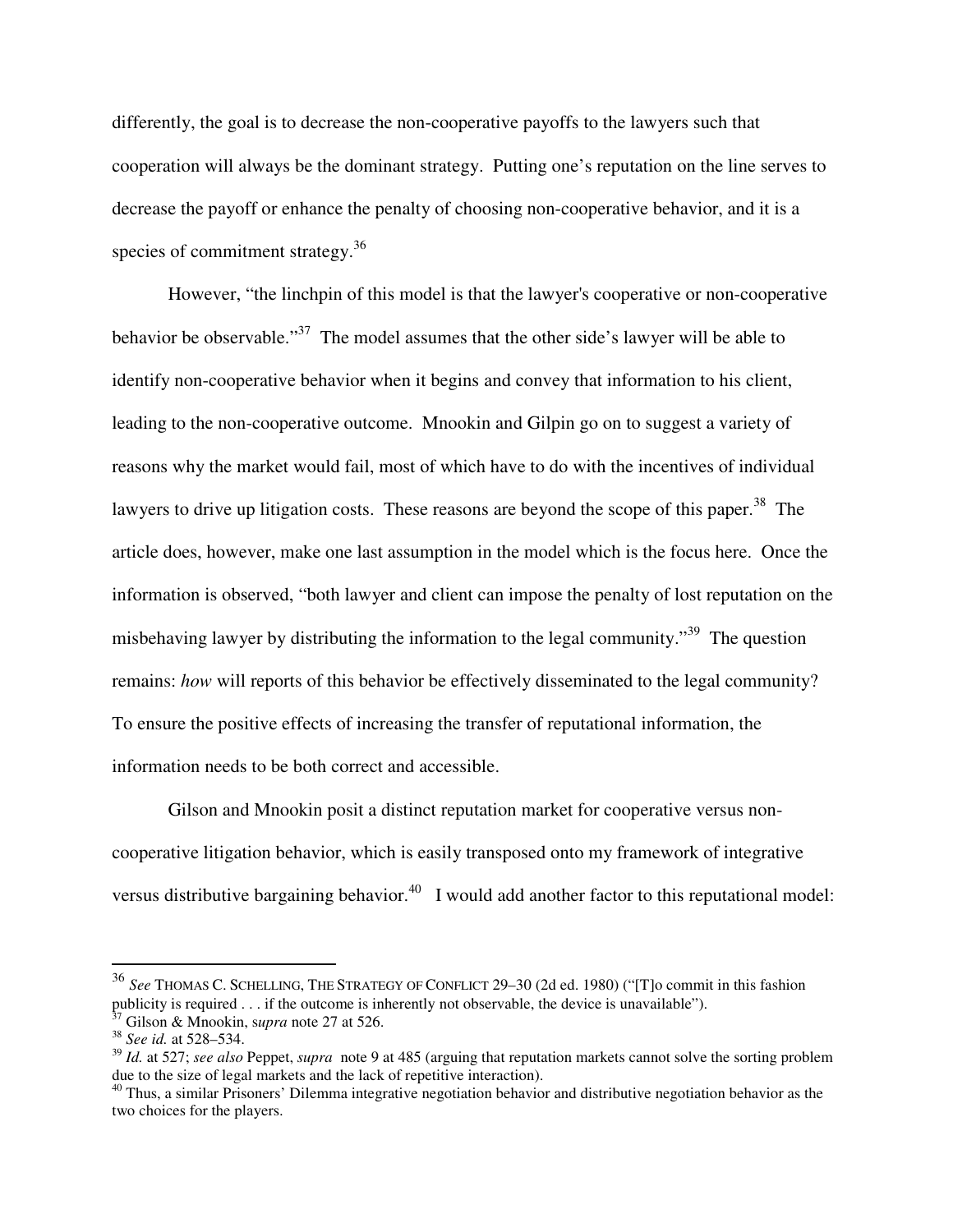the ability to make deals that are efficient<sup>41</sup> and last for the long-term. Competitive bargaining inhibits the ability to make efficient, long-term deals.<sup>42</sup> The lack of information transfer obscures possible gains to trade and raises transaction costs such that pursuing Pareto-efficient transfers is no longer worth the negotiation costs necessary to discover them. 43 It would also be useful for clients to be able to judge lawyers' reputations for creating deals that last and do not engender conflict, but the imposition of time and the lack of direct feedback currently obscure this mechanism.44

Cooperative reputations also create and enforce trust between the parties to the negotiation. If the two sides trust one another, they can "save time and energy constructing the agreement."<sup>45</sup> Trust also enhances the enforcement of deals on the back end, as each side believes the other will enforce the spirit of the agreement.<sup>46</sup> Though these arguments relate more to trust between the two parties, the level of trust between their lawyers – who, after all, are the drafters – will go a long way toward creating an atmosphere conducive to enforceable, agreeable long-term deals in which neither side feels exploited.

# **IV.Potential Mechanisms for Formalizing Reputation Markets**

# **a. Derivative Contracts**

A derivative contract, defined most simply, is a contract based on but independent of

 $41$  In the sense that all possible gains to trade are exhausted.

<sup>&</sup>lt;sup>42</sup>See Joseph Farrell, *Information and the Coase Theorem*, J. ECON. PERSP., Fall 1987, 113 (discussing inefficient outcomes driven be asymmetric information); *see also* Robert Cooter, *The Cost of Coase*, 11 J. LEGAL STUD. 1, 23

 $43$  See, HOWARD RAIFFA, THE ART AND SCIENCE OF NEGOTIATION 156-64 (1982) (discussing Pareto efficiency in negotiations).

<sup>44</sup> *See* ROBERT H. MNOOKIN ET AL., BEYOND WINNING: NEGOTIATING TO CREATE VALUE IN DEALS AND DISPUTES 137 (2000).

<sup>45</sup> Roy J. Lewicki, *Trust and Distrust*, *in* THE NEGOTIATOR'S FIELDBOOK 191, 191 (Andrea K. Schneider & Christopher Honeyman eds., 2007).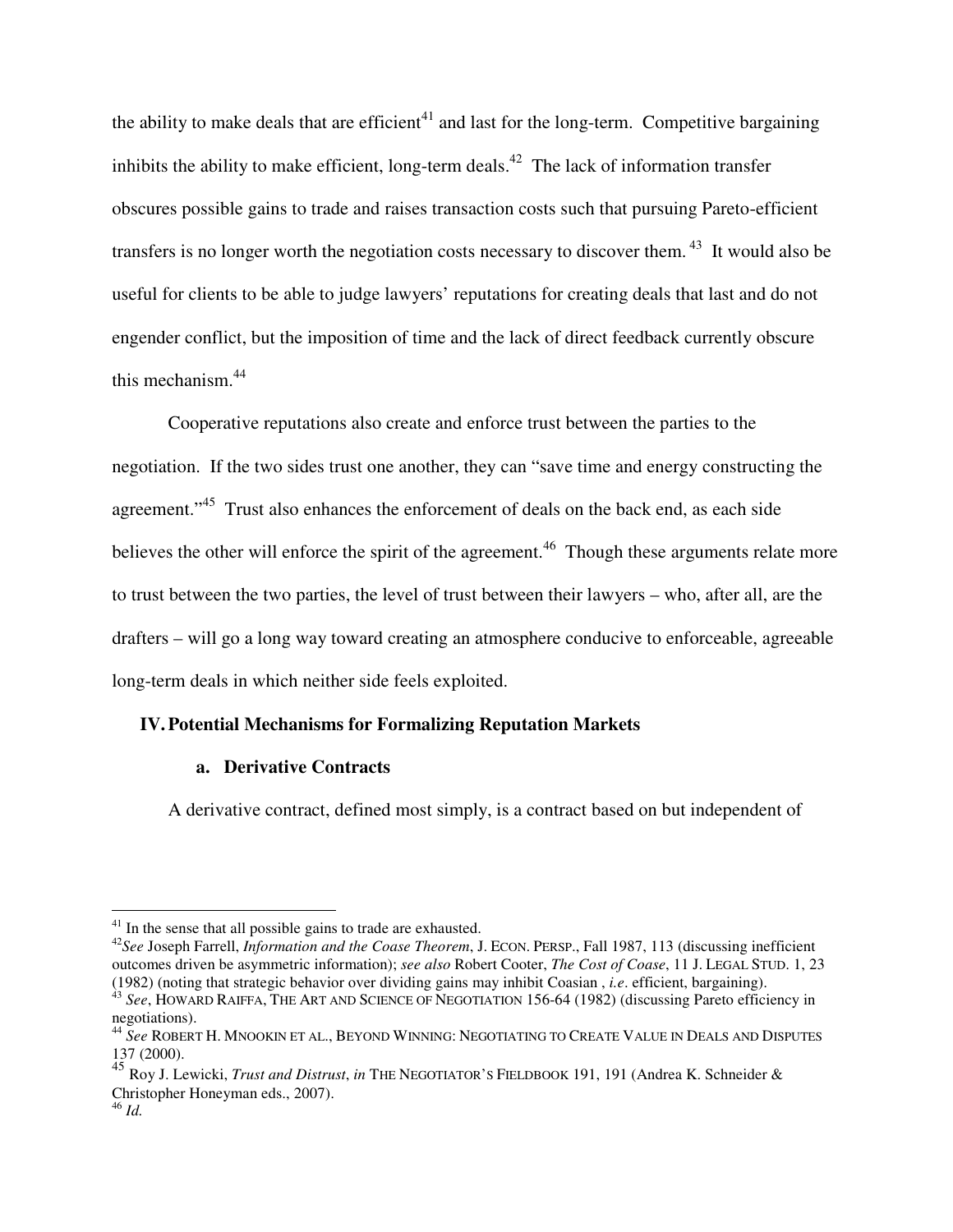another contract or asset.<sup>47</sup> I propose that the lawyers on both sides of a transaction create a derivative contract based on the original principal contract they are negotiating that rewards them for the performance of that principal contract. For example, such a contract might include a payment made to the lawyers if the contract expired with no successful suits for breach of contract on either side. In the case of long-term contracts, a contract might include staggered payoffs for the lawyers every *X* number of years the contract goes without a successful suit for breach. A contract could also contain a malus for the failure of the contract rather than a bonus for its success. In this case, lawyers could put up earnest money, similar to putting a deposit on a home, and would receive that money back (with interest) when the contract completed successfully or after a set period of time. There numerous ways to structure such a derivative contract; the essential point is that the lawyer or law firm has some financial stake in the success of the contract they have negotiated.

These derivative contracts would meet the theoretical question posed in Section II, <sup>48</sup> how to disseminate information to the legal community, in two ways. First, if cooperative behavior is necessary, or even helpful, for achieving long-lasting deals, then the payoff for non-cooperative behavior is decreased directly. Non-cooperative lawyers will either agree to the derivative contract and it will fail when the deal collapses, thus losing money, or they will refuse to agree to the contract and forego money they could have earned if the deal were accomplished and wellstructured. Thus, if lawyers under this system behave in a non-cooperative fashion, they will forfeit the gains they might otherwise make or realize losses they could otherwise avoid.

More importantly, a derivative contract would function as a signaling device,  $49$  external

<sup>47</sup> ANDREW CHISHOLM, DERIVATIVES DEMYSTIFIED 1. 48 *See supra* Section II.

<sup>49</sup> *See* Schelling, *supra* note 36 at 26-34 (discussing credible signaling mechanisms used to solve Prisoners' Dilemma games).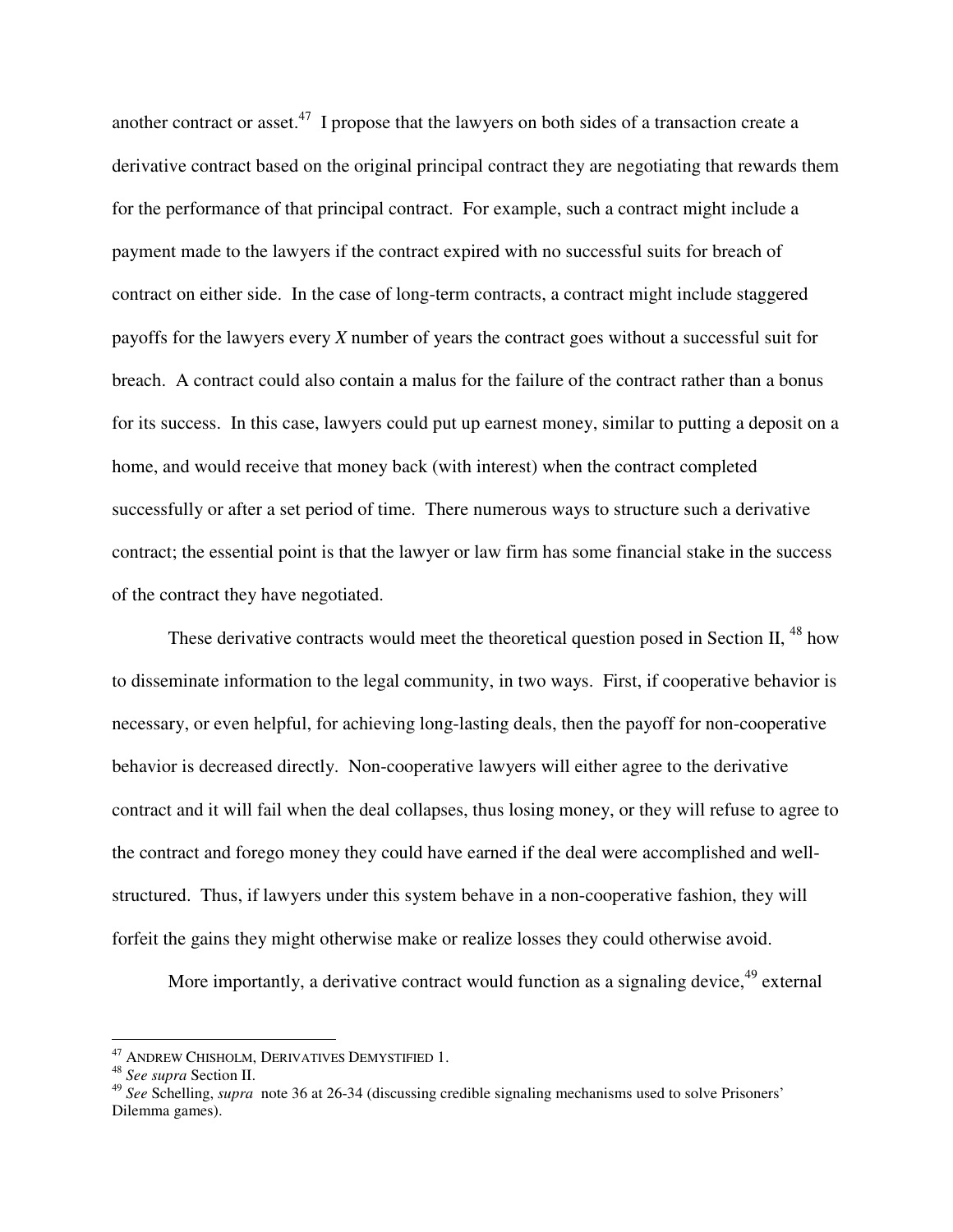to the parties' own representations, that allows a judgment to be made about the lawyers' confidence in their own integrative reputation. If clients notice that they are consistently not having to pay their contingent contracts, or they see that certain lawyers are not willing to write these sorts of contracts in the first place, the clients receive clear signals about the lawyer's own estimation of the likelihood of creating a long-lasting deal. Indeed, clients may take a higher risk of a deal falling through to forego having to pay a bonus as a sort of reputational risk premium. Derivative contracts may also prove to be a proxy signaling device for lawyers themselves if they can use their willingness to negotiate such contracts as a way of signaling commitment to a cooperative negotiation strategy.<sup>50</sup> The point is simply to increase the availability of information to allow clients to make as close to perfect-information choices as possible.

 The willingness of lawyers on both sides to engage in these types of contracts will provide credible signaling information not only to their clients, but also to one another about their own estimations of the likelihood of long-term deal success.<sup>51</sup> Also, crediting lawyers more directly with the success of their negotiations gives extra incentive to collaborate, because collaboration is more likely to lead to a good deal (especially as opposed to the practice of billing by the hour, which incentivizes drawing out negotiations for as long as possible).

 This is similar to the negotiation of contingency provisions within a contract, which are an effective way to create value between two parties.<sup>52</sup> In particular, these types of contracts meet the objectives of diagnosing deceit<sup>53</sup> and motivating performance.<sup>54</sup> Derivatives would make lawyers less likely to write a deal that they do not believe has a high chance of success. At

 $50$  This is a somewhat diluted version what Peppet proposes as the "commitment to honest disclosure" solution that avoids some of the radical ethical revision that proposal requires. *See* Peppet *supra* note 9 at 492-95.

<sup>51</sup> *See* Peppet, *supra* note 9, at 484 (noting that "[c]redibility depends on the signal being costly for the actor, or impossible to mimic or revoke").

<sup>52</sup> *See* Max H. Bazerman & James J. Gillespie, *Betting on the Future: The Virtues of Contingent Contracts*, HARV. BUS. REV., Sept.–Oct. 1999, at 156-159.

<sup>53</sup> *See id.* at 158

<sup>54</sup> *See id.* at 159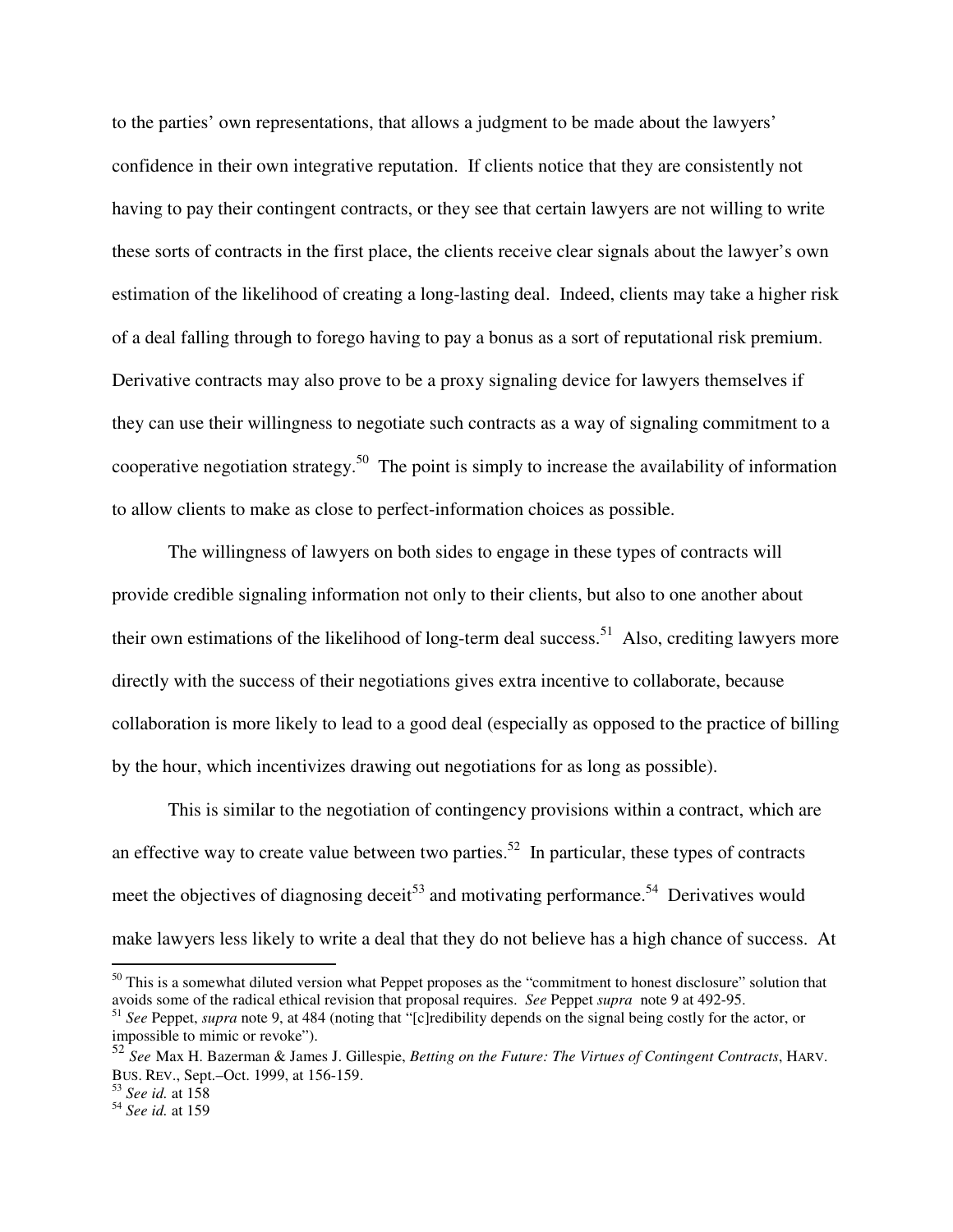the least, unwillingness to add a derivative could signal to the client in a less confrontational manner that the deal may be riskier than they had previously imagined. To some extent, this defuses some of the principal-agent tension inherent in the lawyer-client relationship by more closely aligning the incentives of the lawyer and the client. In addition, it encourages a higher level of performance and better drafting on the part of the lawyers. If part of their payment is contingent on their ability to write a contract that will last into the future, they have a greater incentive to work on making long-lasting deals, generating economic gains and decreasing transaction costs for both their clients and society. This benefit is realized most acutely if both negotiators have these derivative contracts. In this case, their incentives are aligned to share the most information possible and to produce the most robust, mutually beneficial contract.

 Derivative contracts may present some difficulties, however,. First, lawyers must structure the derivatives in such a way as to overcome countervailing incentives to behave in a non-cooperative fashion. The bonus/malus would have to be enough to ensure good performance and to override incentives to behave in a non-cooperative fashion.<sup>55</sup> Two potential mechanisms could amplify the reputational effects of derivative contracts while decreasing the amount of money that would actually need to be put on the line.

First, a neutral party could publish a list of all the contracts and their statuses. This list would provide a public performance tracker; one could see at a glance which law firms and lawyers overall produced the best (as measured by lack of litigation and durability) contracts. A willingness to be published on the list might also be a credible reputational signal in and of itself. Some basic details would need to be published to give viewers a means of making valid

<sup>55</sup> For a short list of some of these incentives, *see* Gilson & Mnookin, *supra* note 9 at 528–534.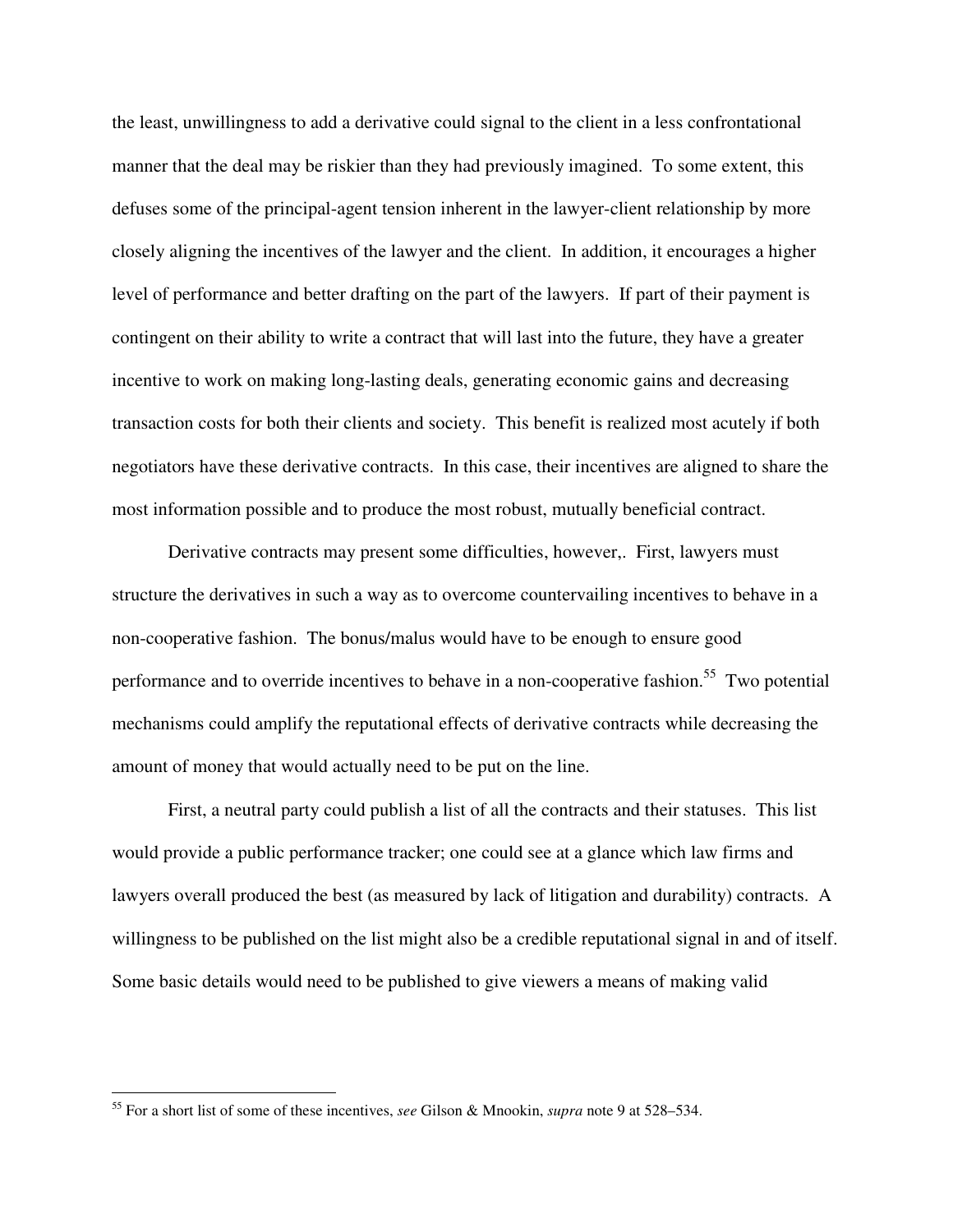comparisons, but a good overall sense of the firm or lawyer would likely be obtained.<sup>56</sup> By providing a public means of performance tracking, a lawyer would essentially be putting her (or her firm's) reputation on the line in every contract she made. This would provide the extrinsic penalty to non-cooperative behavior necessary to satisfy the theoretical condition given in Section II.

Second, lawyers could open the derivatives to a secondary market.<sup>57</sup> For example, a law firm could issue a derivative contract that would pay the firm \$100 on the successful completion of the contract, which has a duration of one year.<sup>58</sup> If the firm then resold that contract on the secondary market, the price for the contract would give a rough estimate of the probability that the deal will hold up.<sup>59</sup> Prediction markets aggregate local information from many individuals and thereby produce more precise probability estimates than any one actor could have produced.<sup>60</sup> Many derivative contracts would have to be issued to create a market that is sufficiently liquid to produce useful information, but they could be issued for lower prices. This would not substantially change the total cost exposure that the client would face if the contract was fulfilled. This market would allow anyone to have a quick look both at the history of the lawyer or firm's previous contracts as well as the currently estimated probabilities that their contracts will be successful. However, if the market is not sufficiently liquid, it may be subject to short-term manipulation. $61$ 

Derivative contracts are not without attendant risks and downsides. Certain conditions

<sup>&</sup>lt;sup>56</sup> It may, however, be difficult for users of this database to separate out the "noise" of economic conditions and other issues that could lead to a breach from the underlying ability of the lawyers to create a good agreement. 57 For an introduction to prediction markets, *see* Justin Wolfers and Eric Zitzewitz, *Prediction Markets*, J. ECON.

PERSP., Spring 2004, at 107.

<sup>58</sup> This type of contract is called a "winner-take-all" contract. *See id.* at 109.

<sup>59</sup> *Id.* 60 Jennifer H. Watkins, *Prediction Markets as an Aggregation Mechanism for Collective Intelligence*, HUM. COMPLEX SYS., May 2007, 7–8, *available at* http://repositories.cdlib.org/hcs/WorkingPapers2/JHW2007 <sup>61</sup> *See* Francis A. Longstaff, *Asset Pricing in Markets with Illiquid Assets*,

http://papers.ssrn.com/sol3/papers.cfm?abstract\_id=687298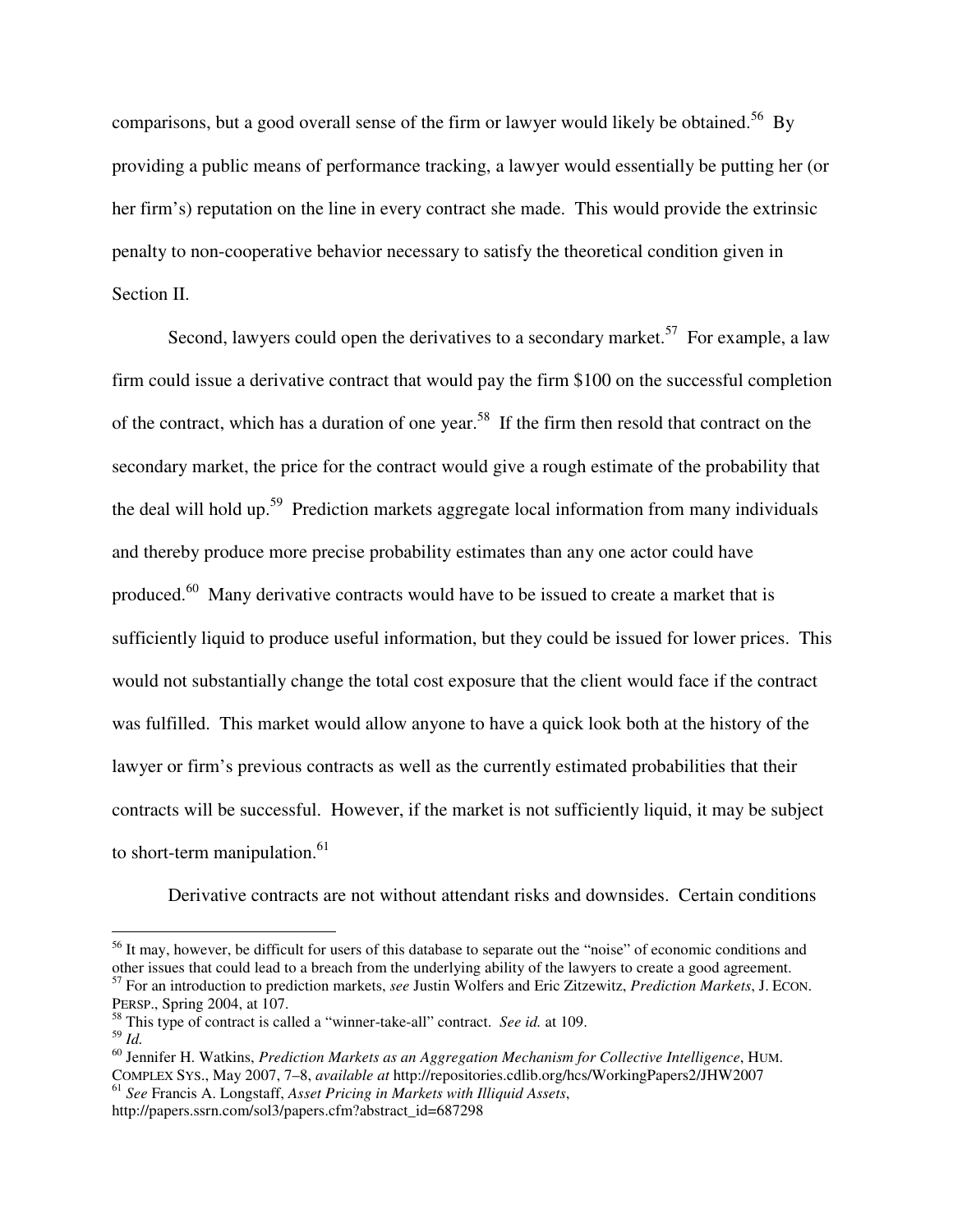must be present for a contract contingent on a future event to be successful, specifically a continuing interaction between the parties, enforceability, and transparency. Additionally, the contracts must discourage strategic game-playing.<sup>62</sup> Regarding the first condition, the parties must maintain a good working relationship. Fortunately, the lawyer-client relationship is particularly suited to continuing interaction; large firms rarely contract with clients for one-off spot transactions. However, enforceability presents potential problems. Since one of the parties is not receiving its full value up front, there must be some way of ensuring that the eventual "winner" will be able to collect. $^{63}$  In the case of large, established law firms dealing with large businesses, the reputational effects of failing to resolve debt, as well as the legal system, should be able to take care of most contracts with a minimum of conflict,  $64$  but lawyers should be careful to at least consider the risk of nonpayment. The third and fourth factors – transparency and discouraging strategic game-playing – blend together. Transparency refers to the clarity of the future event upon which the parties condition their contract<sup>65</sup> and deterring strategic gameplaying refers to structuring the contract so that lawyers and businesses will not have extraneous incentives to interfere with its resolution. For example, a provision stating that the contract would pay out unless there was a suit filed for breach of contract would create the incentive for a business to file a frivolous suit simply to void the contract condition.<sup>66</sup> The contract should be clear and create a condition that is not subject to strategic gaming by either side or either side's

<sup>62</sup> *See* Bazerman and Gillespie, *supra* note 21 at 160.

 $63 \overline{Id}$ .

 $64$  This type of counterparty risk has, however, become more of a concern in the wake of counterparty defaults by firms that were thought to pose a low risk of such defaults. *See generally* CARMEN M. REINHART AND KENNETH ROGOFF, THIS TIME IT'S DIFFERENT: EIGHT CENTURIES OF FINANCIAL FOLLY (2009).

<sup>65</sup> Bazerman and Gillespie, *supra* note 21 at 160.

 $66$  This risk would be mitigated by the fact that the contingency payments to the lawyers would, in most cases, be much less than the continuing value of the agreement.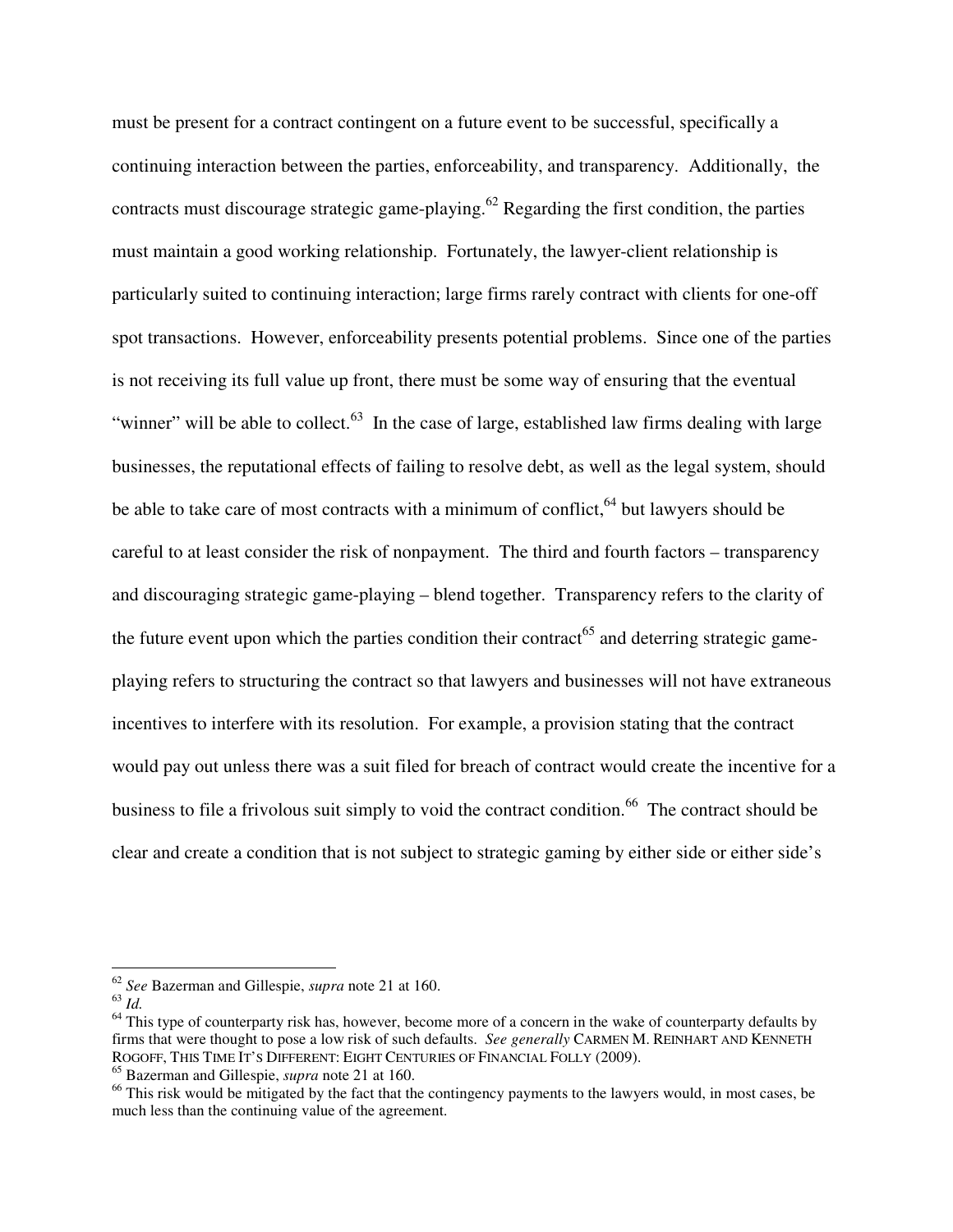lawyers to avoid this pitfall is to make sure.<sup>67</sup> Finally, derivative contracts only work well in deal-making situations, not conflict resolution situations (although there is potential for a firm's reputation could spread from one area to another).

#### **b. Ratings Clearinghouse**

In the past, it was difficult to get reliable information in advance of a purchase of a product or service. The cost of acquiring the information was high (i.e., someone had to buy the product and try it), and the cost of disseminating it was high because information was circulated by for-pay magazines like *Consumer Reports* or, in most cases, not at all.<sup>68</sup> While the cost of acquiring the original information remains high, the advent of computers and the Internet drastically lowers the cost of disseminating information .<sup>69</sup> Online systems such as the eBay user feedback system and the Amazon.com customer rating system have made it simple and nearly costless to disseminate information about products that one has tried, and databases combined with cheap processing power have made it simpler to deliver those results in a meaningful fashion.<sup>70</sup> An online rating agency would allow lawyers and clients to post feedback about one another. The agency could even be structured in such a way as to promote feedback in the areas research has deemed most useful to productive negotiation.<sup>71</sup>

 Feedback about the performance of products has a noticeable impact on sales and revenue. One randomized study found an eBay seller with a high reputation could expect to earn 8.1% more revenue on similar products than one with no established reputation.<sup>72</sup> Another study

 $67$  Possible resolutions to this problem include a mutually agreed-upon third-party evaluation of the merits of any claim filed, or a requirement that a claim survive a motion to dismiss before the payout is triggered.  $^{68}$  Avery, *supra* note 8, at 564.<br> $^{69}$  *Id.* 

 $\frac{70}{1}$  *Id. Id. T*<sup>1</sup> Indeed, simply providing the opportunity to rate lawyers or firms on aspects of performance that have been shown to improve negotiation results may induce people to pursue those reputational qualities.<br><sup>72</sup> Paul Resnick et al., *The Value of Reputation on eBay: A Controlled Experiment*, EXPERIMENTAL ECON., June

<sup>2006,</sup> at 96.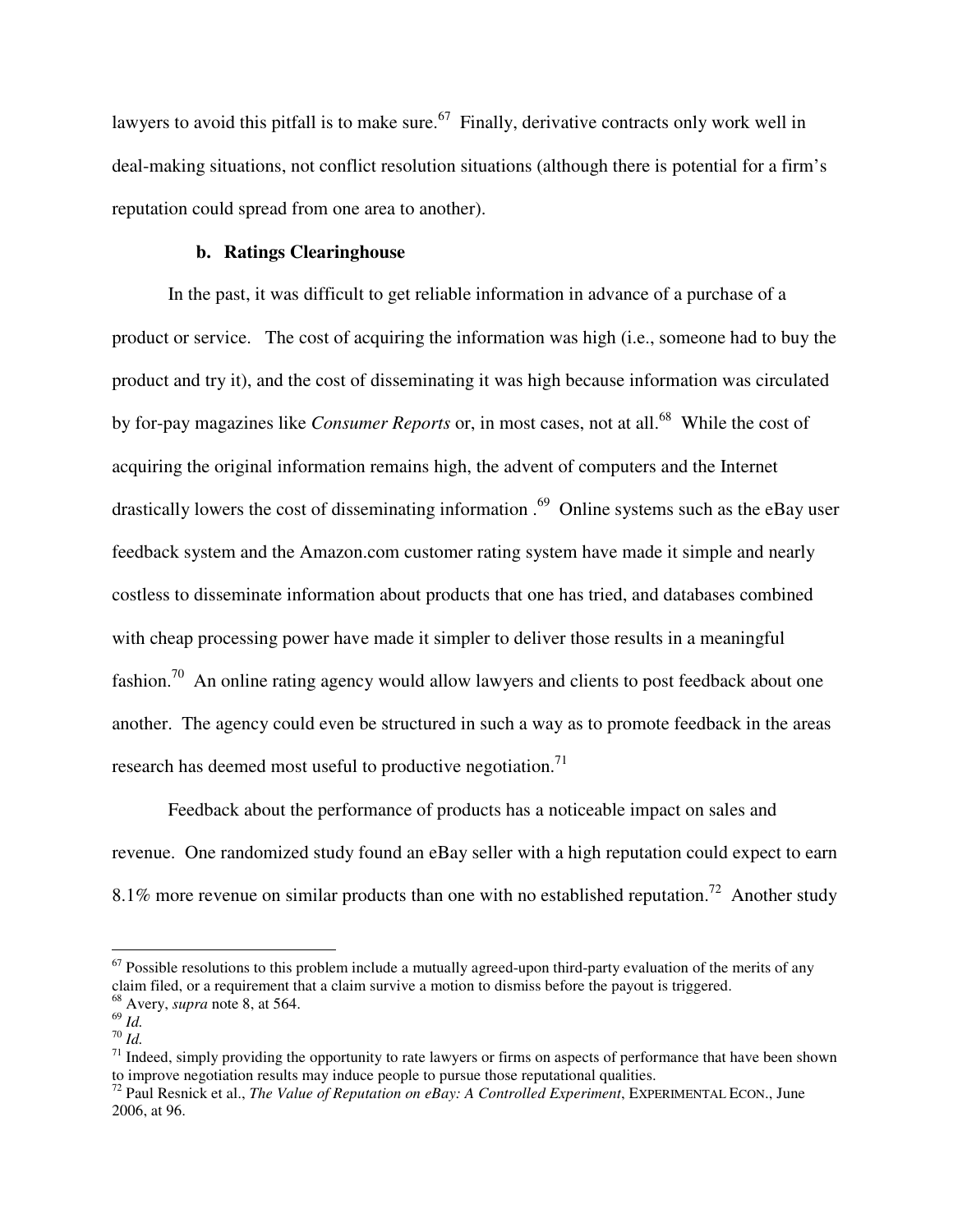indicated that buyers were willing to pay up to at least twenty percent more for a service that received a five-star rating than one which received a four-star rating.<sup>73</sup> Though legal services are more specialized, there is no reason to suppose law firms would be significantly less sensitive to ratings by clients and other firms than any other service.

 However, an online rating database rating legal professionals would have to be carefully managed. Though this system takes a page from the eBay and Amazon.com systems, a legal reputation clearinghouse would need to be much more limited to preserve proper reputational signaling. Since each individual transaction is much more impactful than the mass consumer transactions reported on those websites, additional safeguards against manipulation are necessary. Many extant systems have been subjected to attempted or actual manipulation,  $74$ which demonstrates both that the ratings are effective and that they are likely targets of manipulation. The clearinghouse should require registration that can be fairly easily traced to someone who was a client or counterparty in a negotiation to ensure that the feedback is based on legitimate interactions. By improving the quality of information, the system becomes more robust against manipulation.<sup>75</sup>

 Although perhaps a system such as this could degenerate into a means of score-settling and lose its usefulness as a way of signaling reputation, it is more likely that would effectively establishing fairly accurate reputational information at a low cost. The nonpublic behavior of the lawyer in the negotiating room would be made observable, both by other lawyers and by current

<sup>73</sup> Comscore.com, *Press release: Online consumer-generated reviews have significant impact on online purchase behavior*, http://www.comscore.com/press/release.asp?press=1928, (2007). <sup>74</sup> *See*, *e.g*., Chris Keall, *Belkin fakes Amazon customer reviews*, NAT'L BUS. REV., January 2009, *available at*

http://www.nbr.co.nz/article/belkin-fakes-amazon-customer-reviews-39651; Physorg.com, *Engineers create system for combating manipulation of online product ratings*, http://www.physorg.com/news160152872.html (April 2009). 75 Xiang Yan & Benjamin Van Roy, *Reputation Markets*, *in* APPLICATIONS, TECHNOLOGIES, ARCHITECTURES, AND PROTOCOLS FOR COMPUTER COMMUNICATION: PROCEEDINGS OF THE 3RD INTERNATIONAL WORKSHOP ON ECONOMICS OF NETWORKED SYSTEMS 79, 80 (2008).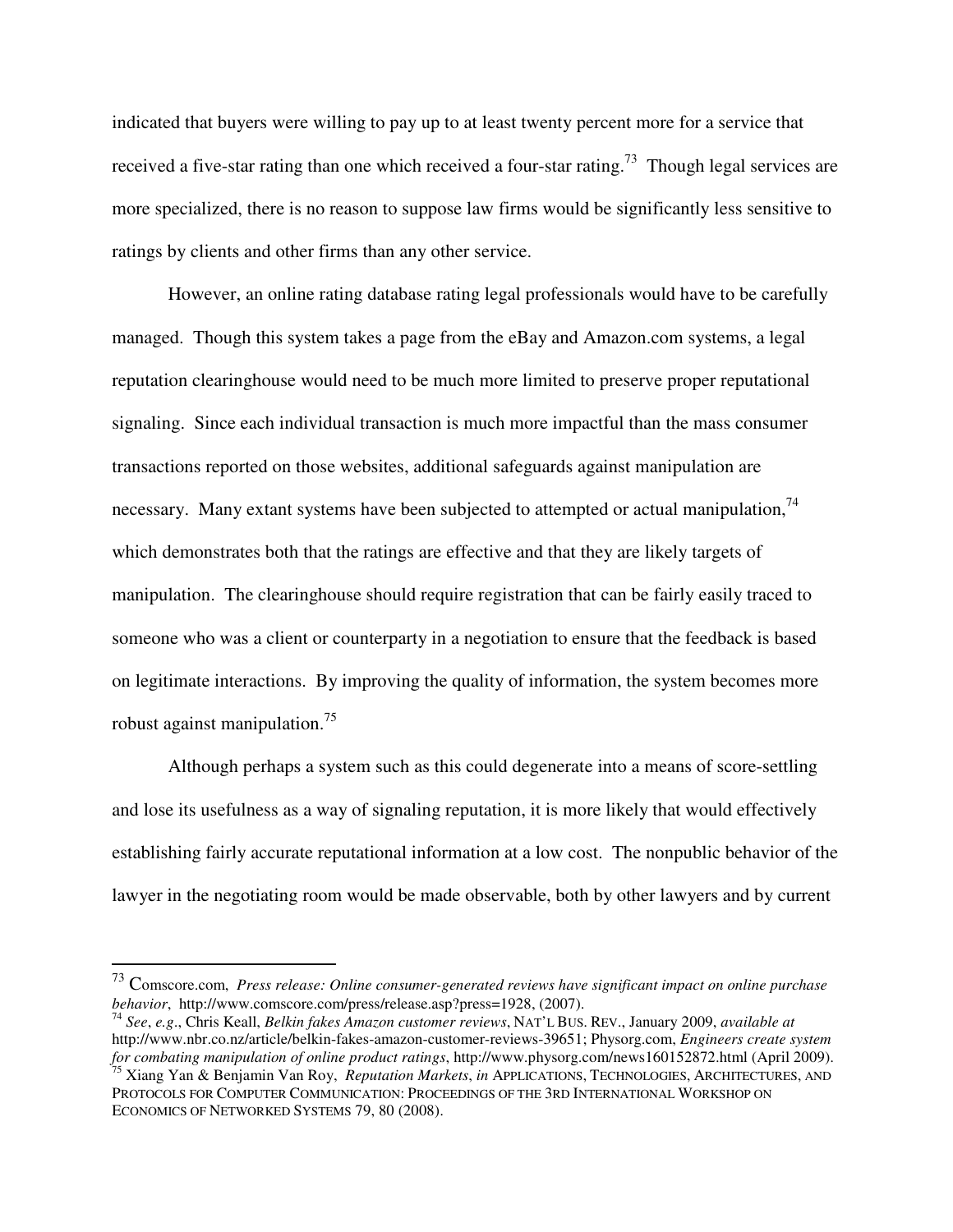and potential clients.<sup>76</sup> While it is true that both lawyers could simply provide each other with purely negative feedback,  $^{77}$  a few factors would militate against the behavior. First, there is the prospect of "mutually assured destruction", i.e. if one individual leaves a negative comment then the other will respond in kind. Second, client reviews would counterbalance other lawyers' comments and give an independent observation of the lawyer's behavior. Finally, and most importantly, negative reviews will be much less likely over time because the system makes negative interactions much less likely. If both sides come into the negotiation knowing the cost of non-cooperation is higher because its reputational effects are deeper and broader than they used to be, most will come to the conclusion that it is better to cooperate. This allows for more of what Lewicki describes as calculus-based trust.78 In this condition, trust is sustained because "the punishment for not trusting is clear, viable, and likely to occur."<sup>79</sup> Once collaborative reputations are established, they are likely to become self-fulfilling prophecies. If both sides expect collaboration, there is a high likelihood of fairly complete information sharing, which leads to the most efficient outcomes.<sup>80</sup>

 Initial implementation would be the major obstacle to establishing a legal reputation clearinghouse. The system is initially dependent on a large number of users providing a large amount of feedback. Law firms and clients might be reluctant to spend time and effort signing up and managing feedback if the benefits were not immediately clear. Also, a clearinghouse's operator would have to take steps to safeguard the system and prevent manipulation. Finally, someone has to pay for this system. Since, as I have conceived of it, the clearinghouse is a

 $^{76}$  This would solve the commitment issue identified *supra* in note 14.

<sup>&</sup>lt;sup>77</sup> Conversely, lawyers could collude and drive up their reputational ratings though, again, this would be balanced by client-provided information.

 $^{78}$  Lewicki, *supra* note 19 at 194.<br> $^{79}$  *Id* 

<sup>&</sup>lt;sup>80</sup> Tinsley, *supra* note 1 at 207.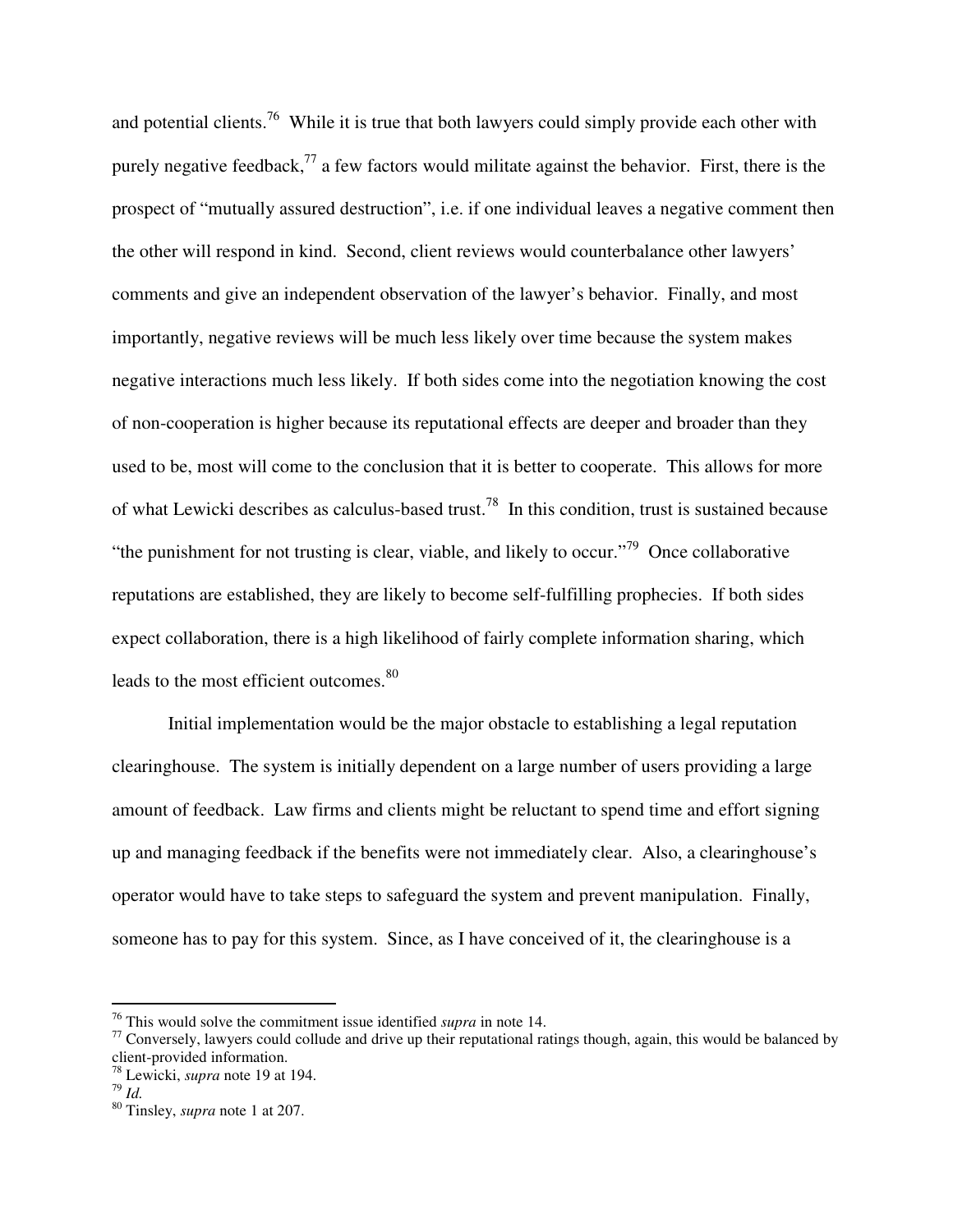public good, no one would be willing to bear the costs alone to start it, as the benefits to any individual are not significant enough to justify the start-up costs.<sup>81</sup> Additionally, funding by law firms may create actual bias or the appearance of bias. Clients could pay a fee to access the database, but no one would want to pay before the database had been developed, and the database could not be developed without paying clients. One possible solution is to give early adopters free or discounted access, provided they populate the database with some initial information.

 The Association of Corporate Counsel started a database for client reviews of law firms, mostly focused on the value-for-money aspect of law firm services.<sup>82</sup> Law firms have opposed the database, largely because the reviews can be anonymous and because firms initially were not allowed to view the results,  $83$  though that aspect has since changed.  $84$  A new reputational clearinghouse could easily piggyback onto this system by adding reputational elements to the rating matrix, providing an easy solution to the startup problem.

# **V. Conclusion**

 A functioning market in reputation assists in inducing optimal cooperative behavior, in both litigation and deal-making contexts. The key theoretical point is that the punishment for defection must be increased extrinsically, through reputational factors, to make a commitment strategy viable and enforceable. To accomplish this, outcomes must be observable and made

<sup>&</sup>lt;sup>81</sup> Avery, *supra* note 8 at 566.<br><sup>82</sup> Brian Zabcik, "How'd They Do? ACC to Introduce Client-Satisfaction Ratings of Law Firms," CORPORATE COUNSEL, Oct. 19, 2009, available at http://www.law.com/jsp/cc/PubArticleCC.jsp?id <sup>83</sup> Lynne Marek, "Who Posted This? Legal Consultant Criticizes ACC's Law Firm Rating Index," Nat'l L.J. Nov. 9, 2009, *available at*

http://www.law.com/jsp/cc/PubArticleCC.jsp?id=1202435243406&Who\_Posted\_This\_Legal\_Consultant\_Criticizes \_ACCs\_Law\_Firm\_Rating\_Index\_\_

<sup>&</sup>lt;sup>84</sup> Amy Miller, "OK, Now You Can Look...ACC Lets Law Firms Access Client Reviews," CORPORATE COUNSEL, Feb. 9, 2010, *available at*

http://www.law.com/jsp/cc/PubArticleCC.jsp?id=1202442839445&OK\_emNowem\_You\_Can\_Look\_\_ACC\_Lets\_ Law\_Firms\_Access\_Client\_Reviews